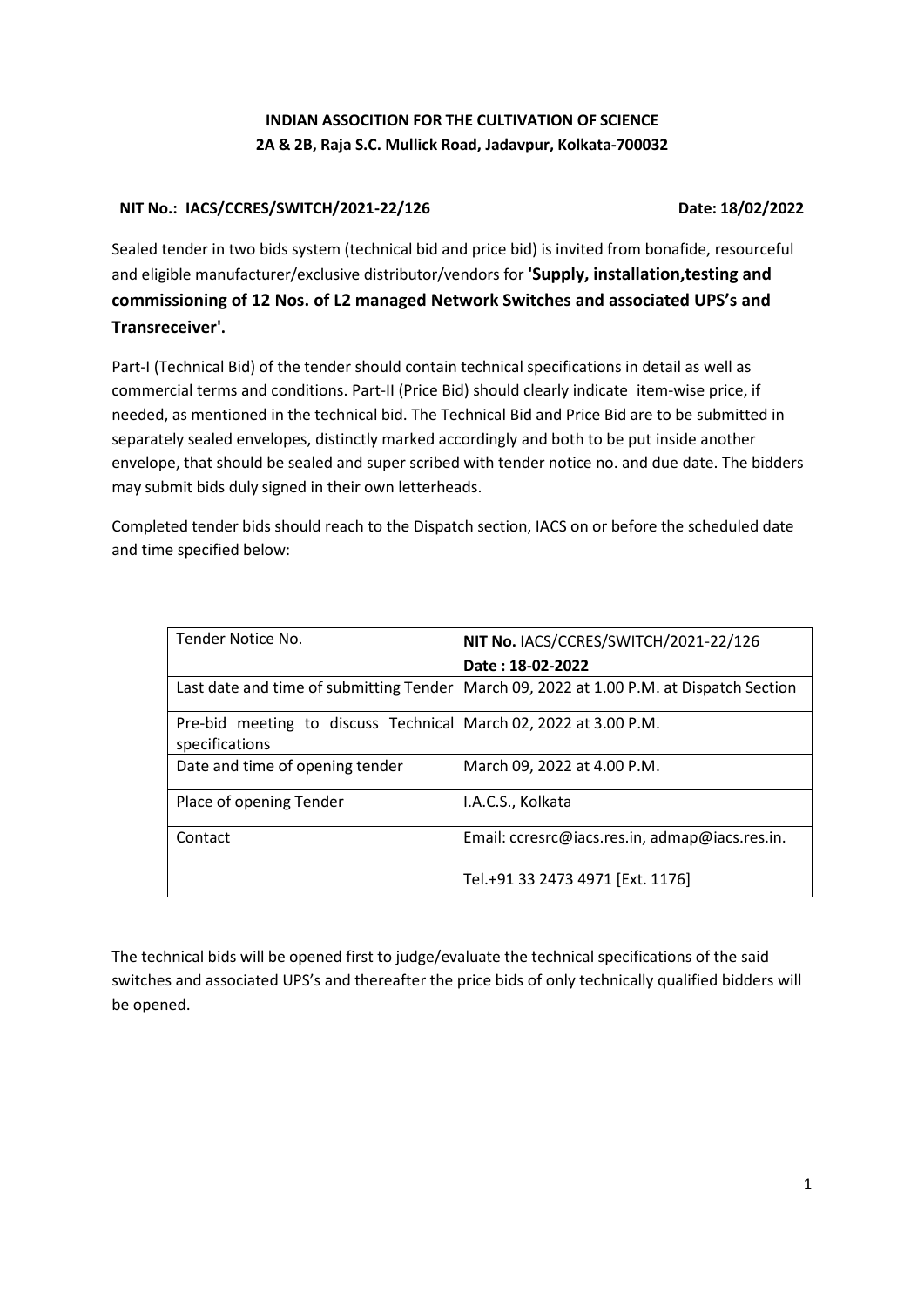**Technical Bid Evaluation:** The technical bids will be opened first to judge/evaluate the technical specifications of the said materials.

**Opening of price-bid**: The Price Bids of the bidders qualifying the technical bid will only be opened, the date and time of which will be intimated to the short-listed bidders at their email addresses. The rest of the bids will be rejected.

Please note that IACS will not provide any accommodation or reimburse any expenses to any of the bidders for attending opening of technical bid.

Quotations received incomplete or beyond the stipulated time will be summarily rejected.

# **1. TECHNICAL BID**

The technical bid should contain technical specifications and should be kept in a separate sealed envelope duly super scribed as 'TECHNICAL BID' on the outer cover of the envelope as already detailed above. **It should be clearly mentioned on the envelope as "Technical Specification for Network Switches and associated UPS's and Transreceiver ".**

## **1.1. Bill of materials**

| <b>Description</b>                                                            | <b>Quantity No</b> |  |  |
|-------------------------------------------------------------------------------|--------------------|--|--|
| Layer 2 Switch Managed 48 port 10/100/1000 Mbps with 4 X 1G<br>SFP Port (PoE) | 10 Nos.            |  |  |
| Layer 2 Switch Managed 24 port 10/100/1000 Mbps with 4 X 1G                   | 2 Nos.             |  |  |
| SFP Port (PoE)                                                                |                    |  |  |
| <b>UPS 600 VA</b>                                                             | 12 Nos.            |  |  |
| 1G Multimode Fiber Transceiver (Integrated part of the L2 switch)             | 6 Nos.             |  |  |
| 1G Single Mode Transceivers (Integrated part of the L2 switch)                | 2 Nos.             |  |  |

## **1.2 Technical specification:**

# **Layer 2 Switch Managed 48 port 10/100/1000 Mbps with 4 X 1G SFP Port (PoE)**

#### **Performance Features**

| The proposed switch should have 48 x 10/100/1000 Base-T ports and 4 x 1G SFP ports.            |
|------------------------------------------------------------------------------------------------|
| All 48 port should support PoE (802.3af) and PoE+ (802.3at) with a PoE power budget of 1440 W. |
| The switch should have 104Gbps Switching capacity and 77.38Mpps forwarding rate.               |
| Switch should have 2GB RAM and 4GB Flash.                                                      |
| Shall have minimum 16K MAC Addresses.                                                          |
| Switch should be able to support 3000 IPv4 & 1500 IPv6 routing entries.                        |
| The switch should support Jumbo frames of 9198 bytes.                                          |
| <b>General Features</b>                                                                        |
| Proposed switch should be enterprise grade switch with x86 based CPU architecture.             |

The proposed switch should have redundant power supply from Day1.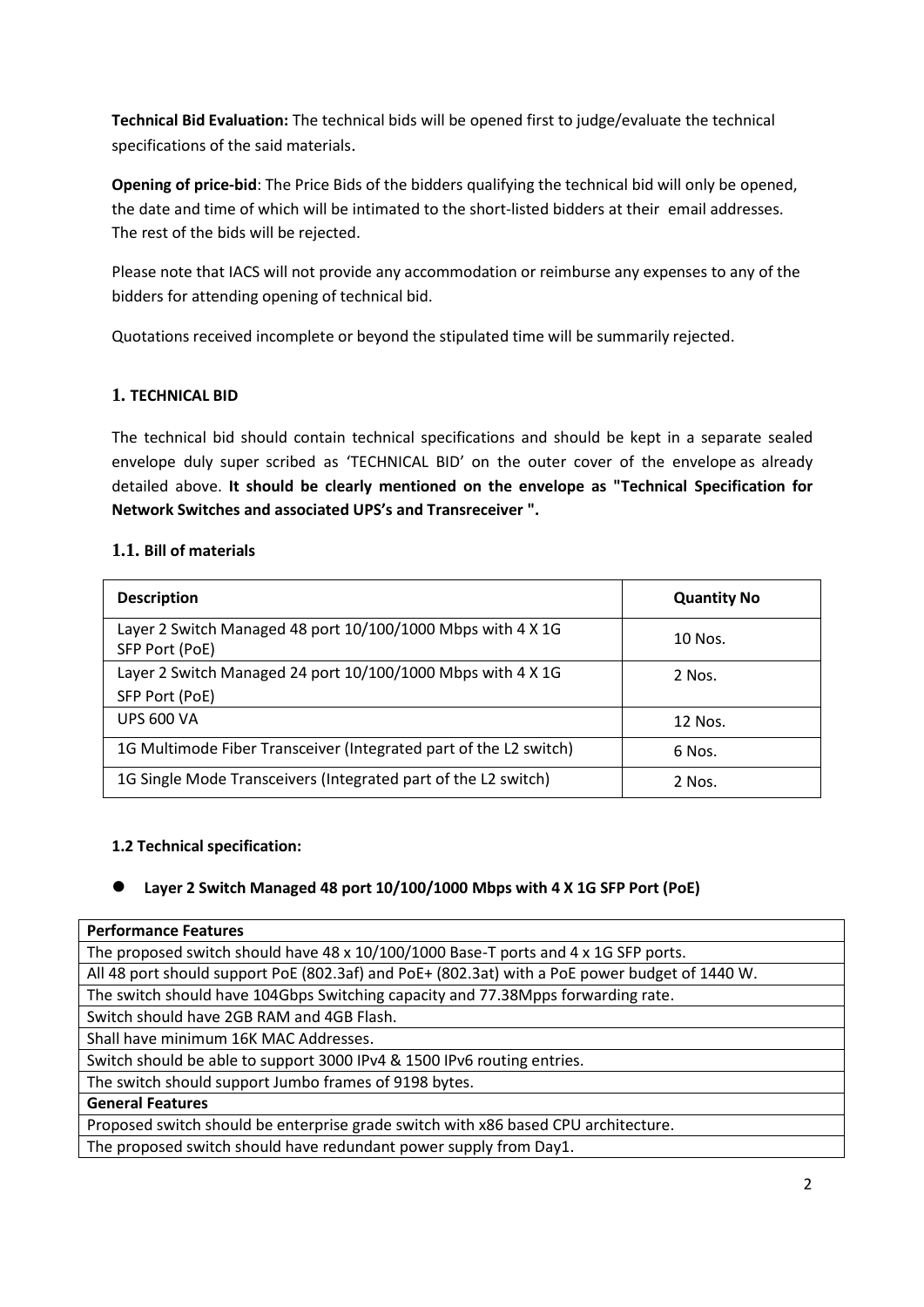Should support Layer 2 features, OSPF Routed Access (1000 Routes), RIP, Policy Based Routing (PBR), PIM Stub Multicast (1000 routes), PVLAN, VRRP, 802.1X, MACsec-128, CoPP, IP SLA Responder.

The proposed switch should be software defined networking capable and be able to at-least integrate easily with the SDN controller from the same OEM.

The Switch stack should be based on Distributed forwarding Architecture, where in each stack member forwards its own information on network.

Switch should have unique secure identity so that it's authenticity and origin can be confirmed with OEM. Switch BIOS, software image should be cryptographically signed to ensure integrity and switch should not boot with modified software regardless of user's privilege level.

Switch shall support application visibility and traffic monitoring with minimum 16K netFlow/sflow/jflow entries.

Switches should have hardware support to connect a Bluetooth dongle to your switch, enabling you to use this wireless interface as an IP management port interface.

**High availability & Resilliency**

Switch should support redundant field replacable platinum rated power supplies.

Switch should support redundant fans.

Switch should support cross-stack etherchannel.

Switch should support embedded event manager scripts.

After a reboot when power is restored to a switch, switch should start delivering power to endpoints without waiting for the operating system to fully load.

#### **L2 Features**

The switch should support Automatic Negotiation of Trunking Protocol, to help minimize the configuration & errors. The switch should support IEEE 802.1Q VLAN encapsulation.

The switch should support Spanning-tree PortFast and PortFast guard for fast convergence.

The switch should support UplinkFast & BackboneFast technologies to help ensure quick failover recovery, enhancing overall network stability and reliability.

The switch should support Spanning-tree root guard to prevent other edge switches becoming the root bridge.

The switch should support Voice VLAN to simplify IP telephony installations by keeping voice traffic on a separate VLAN.

The switch should support Auto-negotiation on all ports to automatically select half- or full-duplex transmission mode to optimize bandwidth.

The switch should support Automatic media-dependent interface crossover (MDIX) to automatically adjusts transmit and receive pairs if an incorrect cable type (crossover or straight-through) is installed.

The switch should support Unidirectional Link Detection Protocol (UDLD) and Aggressive UDLD to allow for unidirectional links caused by incorrect fiber-optic wiring or port faults to be detected and disabled on fiber-optic interfaces.

The switch should support IGMP Snooping.

Switch should support IPv4 and IPv6The Switch should be able to discover (on both IPv4 & IPv6 Network) the neighboring device giving the details about the platform, IP Address, Link connected through etc, thus helping in troubleshooting connectivity problems.

#### **Network security features**

The switch should support IEEE 802.1x providing user authentication, authorization and CoA.

The switch should support SNMPv3.

The switch should support TACACS+ and RADIUS authentication enable centralized control of the switch and restrict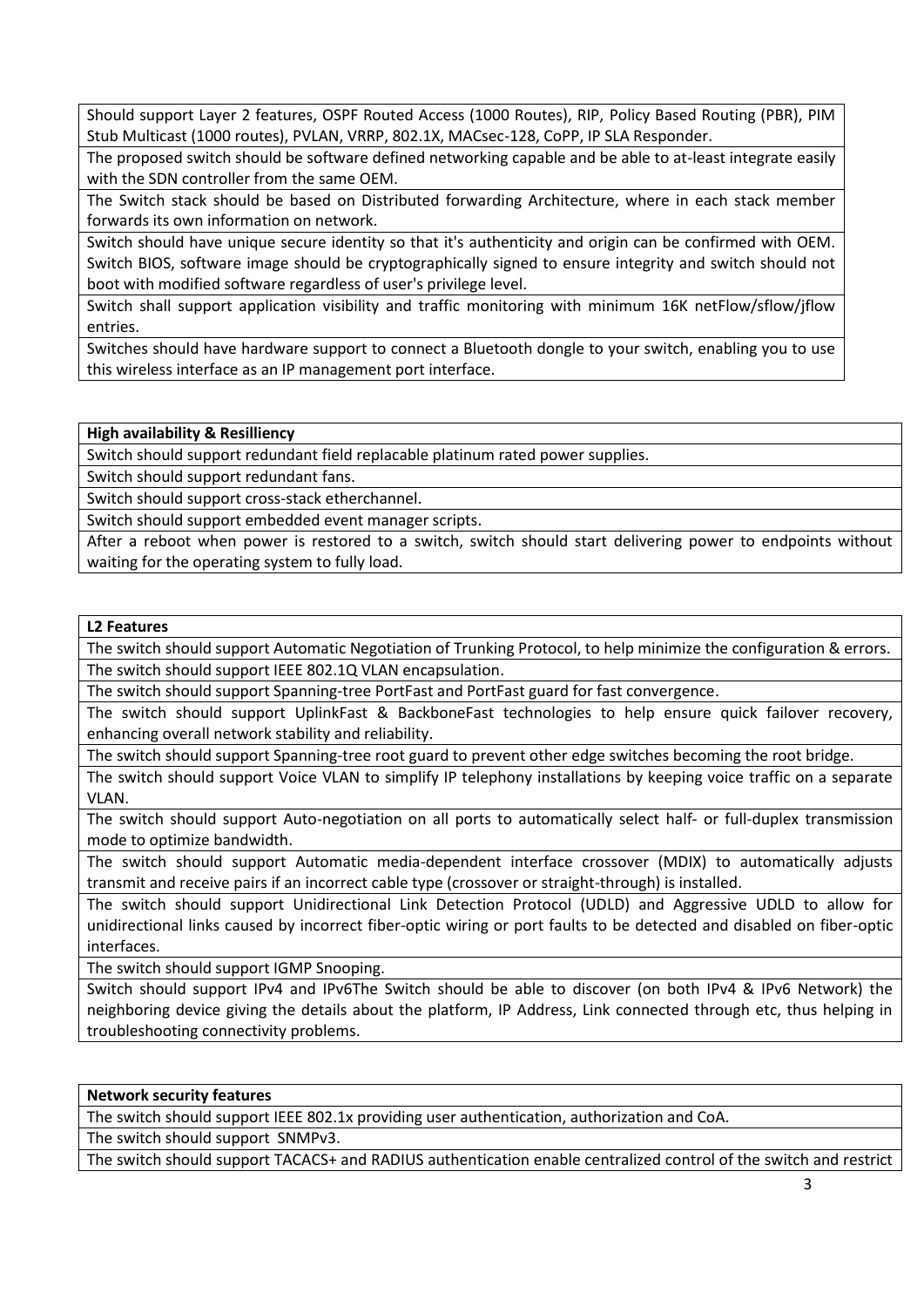unauthorized users from altering the configuration.

The switch should support MAC address notification to allow administrators to be notified of users added to or removed from the network.

The switch should support MACSec-128

## **Quality of Service**

Switch should support 802.1p Class of Service (CoS) and Differentiated Services Code Point (DSCP) field classification, Shaped Round Robin (SRR) scheduling, Committed Information Rate (CIR), and eight egress queues per port.

## **Layer 2 Switch Managed 24 port 10/100/1000 Mbps with 4 X 1G SFP Port (PoE)**

#### **Performance Features**

The proposed switch should have 24 x 10/100/1000 Base-T ports and 4 x 1G SFP ports.

All 24 port should support PoE (802.3af) and PoE+ (802.3at) with a PoE power budget of 740 W.

The switch should have 56Gbps Switching capacity and 41.66 Mbps forwarding rate.

Switch should have 2GB RAM and 4GB Flash.

Shall have minimum 16K MAC Addresses.

Switch should be able to support 3000 IPv4 & 1500 IPv6 routing entries.

The switch should support Jumbo frames of 9198 bytes.

#### **General Features**

Proposed switch should be enterprise grade switch with x86 based CPU architecture.

The proposed switch should have redundant power supply from Day1.

Should support Layer 2 features, OSPF Routed Access (1000 Routes), RIP, Policy Based Routing (PBR), PIM Stub Multicast (1000 routes), PVLAN, VRRP, 802.1X, MACsec-128, CoPP, IP SLA Responder.

The proposed switch should be software defined networking capable and be able to at-least integrate easily with the SDN controller from the same OEM.

The Switch stack should be based on Distributed forwarding Architecture, where in each stack member forwards its own information on network.

Switch should have unique secure identity so that it's authenticity and origin can be confirmed with OEM. Switch BIOS, software image should be cryptographically signed to ensure integrity and switch should not boot with modified software regardless of user's privilege level.

Switch shall support application visibility and traffic monitoring with minimum 16K netFlow/sflow/jflow entries.

Switches should have hardware support to connect a Bluetooth dongle to your switch, enabling you to use this wireless interface as an IP management port interface.

## **High availability & Resilliency**

Switch should support redundant field replacable platinum rated power supplies.

Switch should support redundant fans.

Switch should support cross-stack etherchannel.

Switch should support embedded event manager scripts

After a reboot when power is restored to a switch, switch should start delivering power to endpoints without waiting for the operating system to fully load.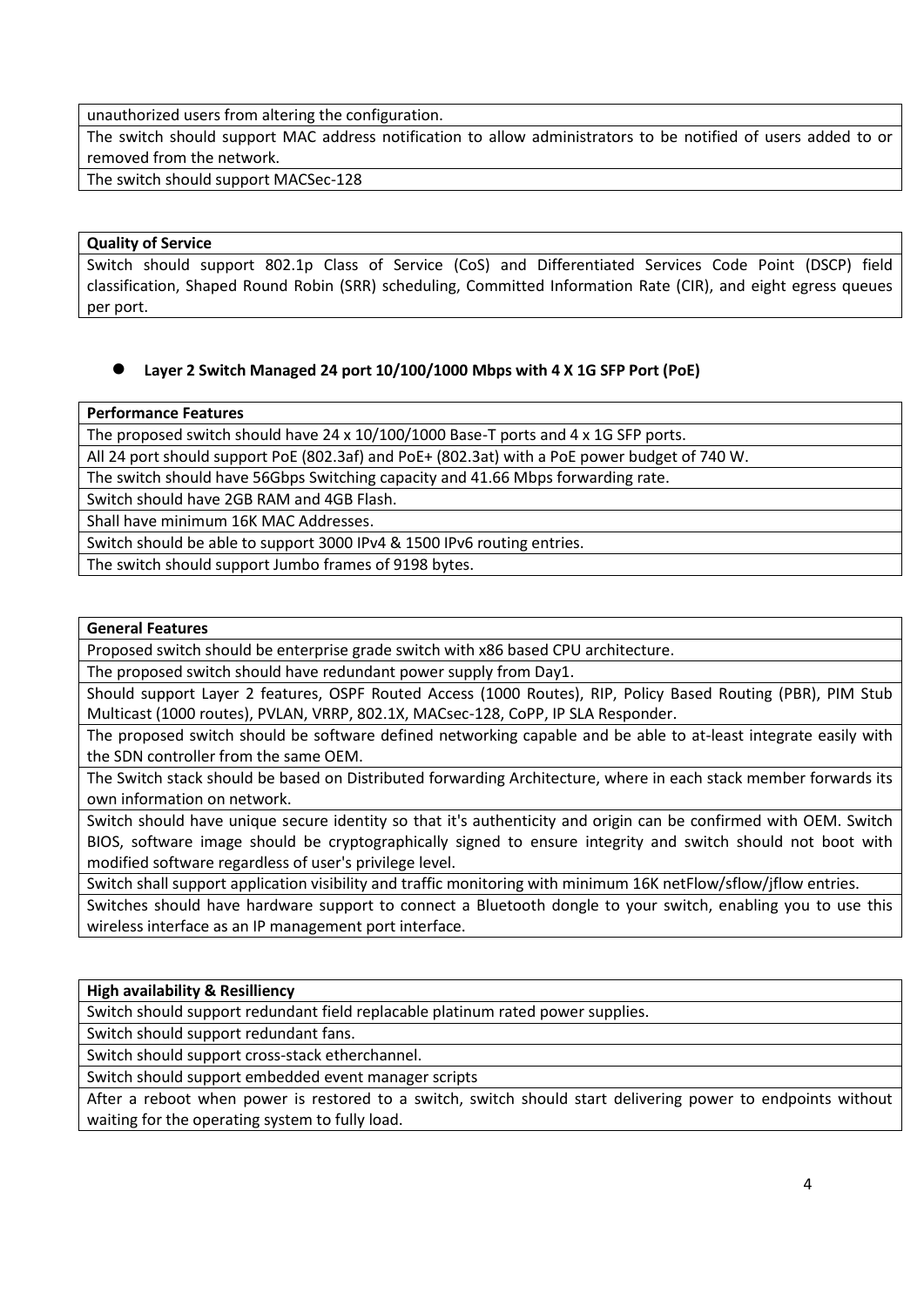**L2 Features**

The switch should support Automatic Negotiation of Trunking Protocol, to help minimize the configuration & errors. The switch should support IEEE 802.1Q VLAN encapsulation.

The switch should support Spanning-tree PortFast and PortFast guard for fast convergence.

The switch should support UplinkFast & BackboneFast technologies to help ensure quick failover recovery, enhancing overall network stability and reliability.

The switch should support Spanning-tree root guard to prevent other edge switches becoming the root bridge.

The switch should support Voice VLAN to simplify IP telephony installations by keeping voice traffic on a separate VLAN.

The switch should support Auto-negotiation on all ports to automatically select half- or full-duplex transmission mode to optimize bandwidth.

The switch should support Automatic media-dependent interface crossover (MDIX) to automatically adjusts transmit and receive pairs if an incorrect cable type (crossover or straight-through) is installed.

The switch should support Unidirectional Link Detection Protocol (UDLD) and Aggressive UDLD to allow for unidirectional links caused by incorrect fiber-optic wiring or port faults to be detected and disabled on fiber-optic interfaces.

The switch should support IGMP Snooping.

Switch should support IPv4 and IPv6The Switch should be able to discover (on both IPv4 & IPv6 Network) the neighboring device giving the details about the platform, IP Address, Link connected through etc., thus helping in troubleshooting connectivity problems.

#### **Network security features**

The switch should support IEEE 802.1x providing user authentication, authorization and CoA.

The switch should support SNMPv3.

The switch should support TACACS+ and RADIUS authentication enable centralized control of the switch and restrict unauthorized users from altering the configuration.

The switch should support MAC address notification to allow administrators to be notified of users added to or removed from the network.

The switch should support MACSec-128.

#### **Quality of Service**

Switch should support 802.1p Class of Service (CoS) and Differentiated Services Code Point (DSCP) field classification, Shaped Round Robin (SRR) scheduling, Committed Information Rate (CIR), and eight egress queues per port.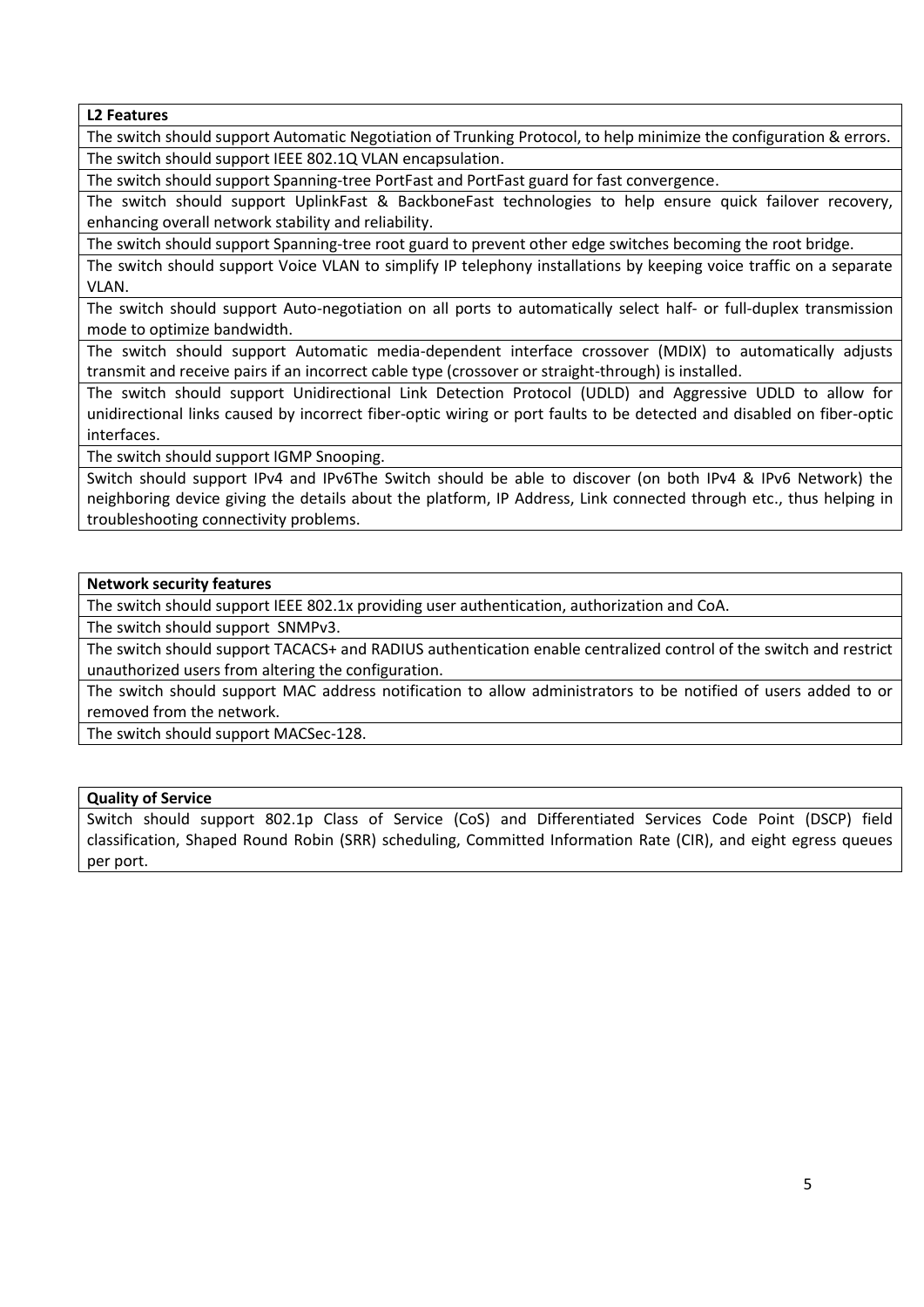## **PRICE BID**

The financial bid indicating (item-wise) price for the item(s) mentioned in the technical bid should be kept in a separate sealed envelope and should be submitted in the following format duly super scribed as 'PRICE BID' on the outer cover of the envelop as already detailed above. Price bids of only technically qualified bidders will be opened and they will be intimated the date and time of the opening of price-bid at their e-mail ids. Rest of the bidders will stand rejected.

| Sr.<br><b>No</b> | <b>Item</b>              | Quantity | Make/Model | HSN/SAC<br>Code | <b>Base</b><br>price | <b>Total</b><br><b>Price(Without</b><br>GST) | GST@ | <b>GST</b><br>Value | <b>Total</b><br>price<br>with<br><b>GST</b> |
|------------------|--------------------------|----------|------------|-----------------|----------------------|----------------------------------------------|------|---------------------|---------------------------------------------|
|                  | L2<br>48<br><b>Ports</b> |          |            |                 |                      |                                              |      |                     |                                             |
| 1                | Switch                   | 10       |            |                 |                      |                                              |      |                     |                                             |
|                  | L2<br>24<br><b>Ports</b> |          |            |                 |                      |                                              |      |                     |                                             |
| 2                | Switch                   | 2        |            |                 |                      |                                              |      |                     |                                             |
| 3                | <b>UPS (600 VA)</b>      | 12       |            |                 |                      |                                              |      |                     |                                             |

|  | -- |
|--|----|
|--|----|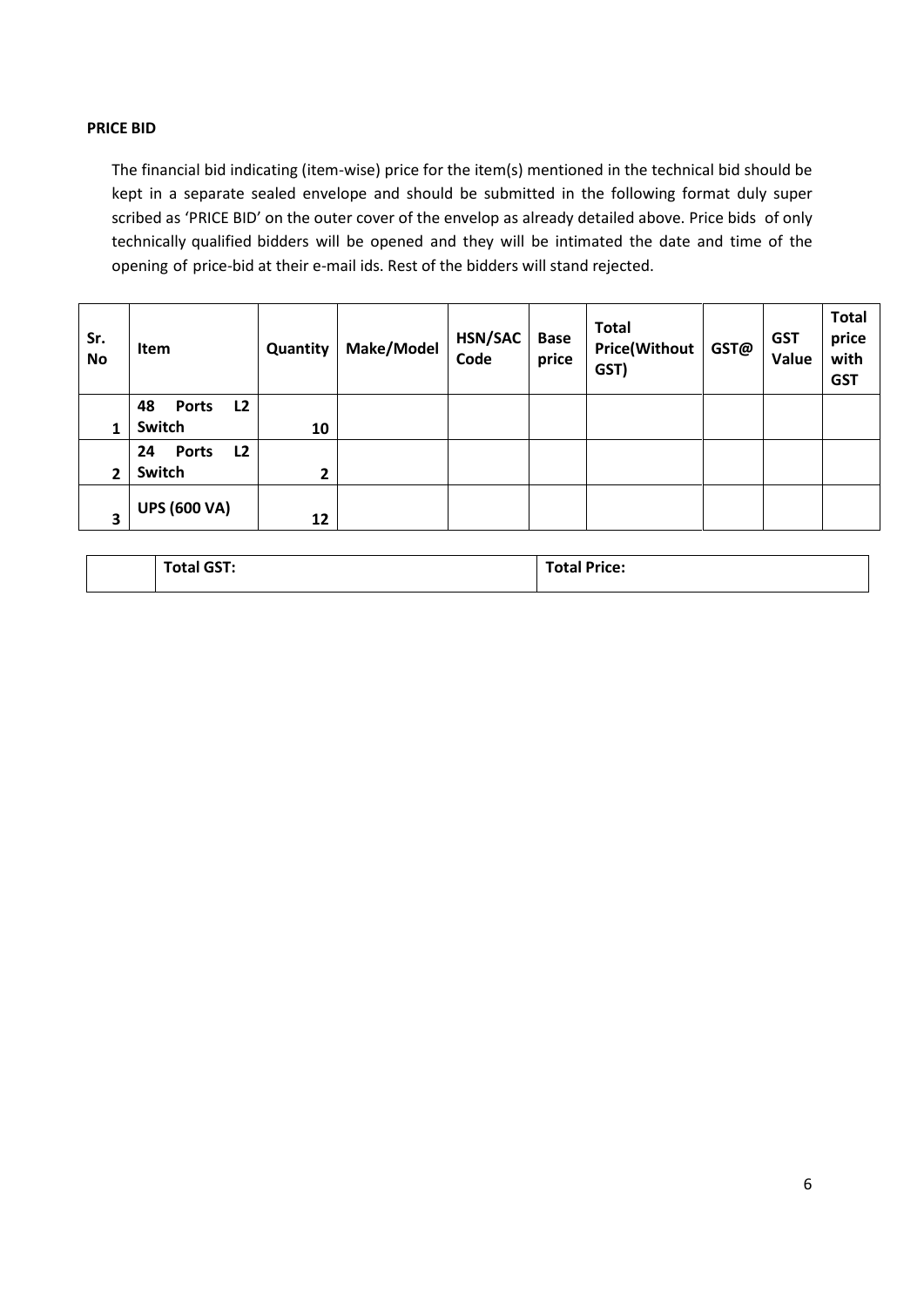# **2. SCOPE OF WORK:**

The switches will replace the existing Cisco make switches in the entire IACS Campus. The L2 switches will be used as Access switches and Wireless APs (Cisco Aironet 3802) which are 802.11 g/n/ac complied will also be connected to them. These L2 switches will be connected through CAT6A with both L3 switches using Spanning Tree Protocol.

## **3. WARRANTY:**

- i. The Comprehensive Warranty shall be for a period of 3 years from the date of satisfactory installation, testing, commissioning and handing over the equipment which covered under warranty in working order. During the Warranty period the replacement of any part(s) of the equipment or rectification of the defective product will be free of cost.
- ii. If, the tenderer is required to replace the rejected equipment and/ or other articles, he will replace them forthwith, but not later than a period of 14 (fourteen) days from the date of rejection. The tenderer shall bear all cost of such replacement, including freight, if any, of such replacement or repaired equipment and/ or other articles but without being entailed to any extra payment on that or any other account.
- iii. Vendor shall make necessary arrangements for keeping the sufficient spares at site to minimize the down time.
- iv. Software updates released by the OEM should be installed by the vendor free of cost within the warranty period.
- v. Warranty should be offered directly by the OEM.
- vi. Single point of contact for all communication related with after sales and support.

# **4. CERTIFICATIONS:**

Switch OEM should be in the Gartner's Leaders **&** Challengers quadrant for Wired LAN Access infrastructure.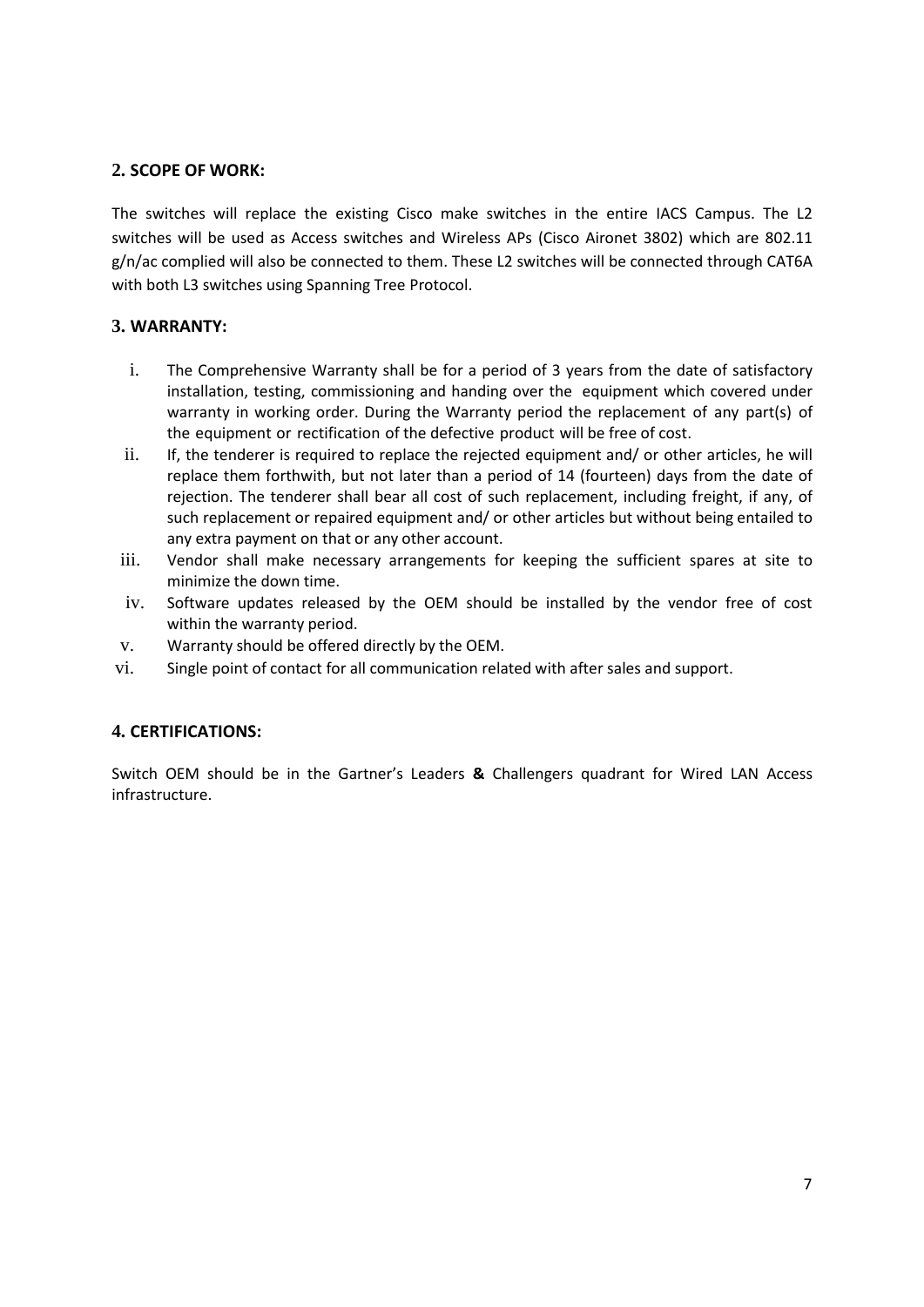## **5. BID SECURITY: (Declaration vide order no. F.9/4/2020-PPD dtd. November 12, 2020)**

- a. An Account payee Demand Draft/Pay Order of Nationalized Bank for Rs. 1,00000/- (Rupees 1 Lakh only) drawn in favor of "Indian Association for the Cultivation of Science (State Bank of India, Jadavpur University Branch, A/C No. 11079699211, IFSC: SBIN000093, MICR Code: 700002048)" is to be furnished by the bidders except those who are registered with the Central Purchase Organizations, National Small Industries Corporation or the concerned Ministry or Department, as Bid Security money or Earnest Money Deposit (EMD). Alternatively, the Bidder shall have the option to furnish the EMD in the format of Bank Guarantee (BG).
- b. The Demand Draft for the Bid-Security should have at least about 90 (ninety) days validity period of opening of the bids.
- c. In case of non-award of the work the Bid Security money would be returned to the unsuccessful Bidders.

## **6. PERFORMANCE SECURITY:**

An Account Payee Demand Draft on any commercial bank of India of 3% of the order valuein the name of "Indian Association for the Cultivation of Science" is to be furnished by the successful bidder as Performance security. Performance Security may be furnished in the form of Fixed Deposit Receipt or Bank Guarantee from a Commercial Bank. Performance security money should remain valid for a period of 60 days beyond the date of completion of all contractual obligations of the supplier including warranty obligations. Bid security money or EMD will be refunded to successful bidder on receipt of the Performance security money.

#### **7. TERMS OF PAYMENT:**

All rates should be quoted in INR only. Payment will be made 100% on successful delivery of the switches /execution of orders. Partial payment against supply within scheduled delivery period will not be admissible.

## **8. ELIGIBILITY CRITERIA AND DOCUMENTS REQUIRED:**

The following shall be the minimum eligibility criteria for selection of bidders technically

- 1. The Bidder should be an Original Equipment Manufacturer (OEM) or an authorized firm of reputation having sufficient expertise and experience in the subject tender with sound warranty/service support capability and authorization from Manufacturer.
- 2. Either the Indian agent on behalf of the Principal/OEM or Principal/OEM itself can bid but both cannot bid simultaneously for the same item/product.
- 3. If an agent submits bid on behalf of the Principal/OEM, the same agent shall not submit a bid on behalf of another Principal/OEM in the same tender for the same item/product.
- 4. The tenderer should clearly mention whether they are the OEM or authorized dealer/agent of the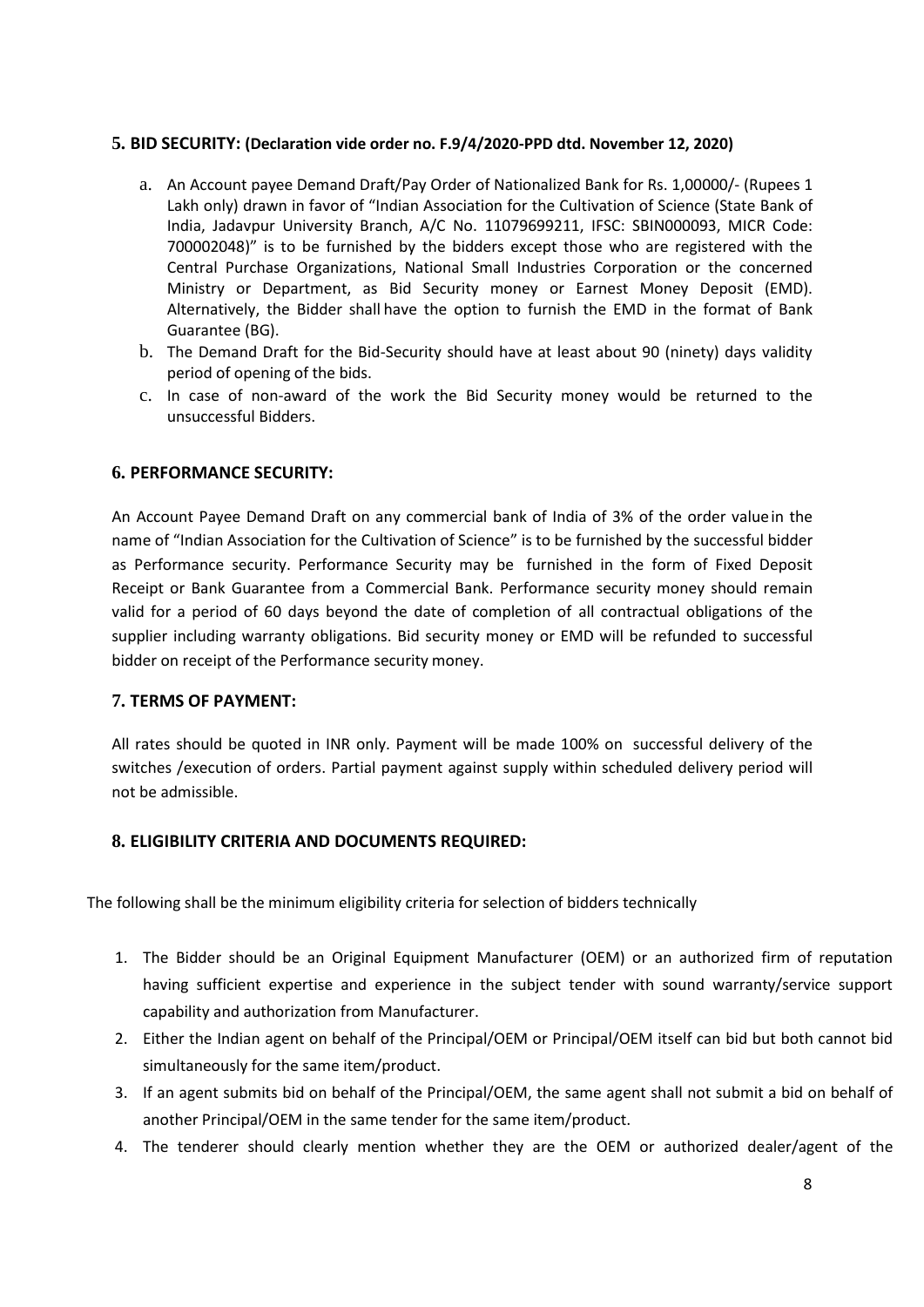manufacturers. In the case of dealer/distributor/agent, latest letter of authorization from the OEM specifically for this tender should be submitted along with the Technical Bid.

- 5. Submission of duly filled in and signed compliance certificate from Bidder are must with the Technical Bid.
- 6. Equipment offered must be supported with printed catalogue & description on OEM website.
- 7. Manufacturers / exclusive distributors / vendors should have history of supplying this type of switches to this or other scientific organizations. Availability of a list in this regard would be preferred.
- 8. Bidder should submit their past experience for supplying and successful installation of similar units to other research Institute/Universities/other organization in India. Please provide documentary proofs of such successful installation and project completion. Also, a compliance table (see below) must be prepared and submitted along with the technical bid.

| Sr.       | <b>Item</b>       | <b>Tender specification</b> | Your offered instrument | <b>Extent of</b> |
|-----------|-------------------|-----------------------------|-------------------------|------------------|
| <b>No</b> |                   |                             | specification           | compliance       |
|           | 48 and 24         |                             |                         |                  |
|           | port              |                             |                         |                  |
|           | managed L2        |                             |                         |                  |
|           | <b>PoE Switch</b> |                             |                         |                  |

9. Attested copy of Registration certificates of the firm/company and GST details should also be submitted.

10. Manufacturers or Bidder are requested to provide ISO 9001:2015.

11. Bidder should enclose copy of following documents:

- i. Trade license.
- ii. Company Registration certificate.
- iii. Bid specific OEM Authorization certificate is mandatory.
- iv. GST registration certificate.
- v. PAN GST certificate to be submitted.
- vi. Similar 3 Purchase Order.
- vii. Income Tax Return ( for the last 3 years).
- viii. Audited Balance Sheet ( for the last 3 years).
- ix. A list of clients where L3/L2 Switch has been installed should also be provided.
- x. Documentary proof of Servicing facility and service engineer stationed at Kolkata.
- xi. Documentary proof of the vendor/bidder working in this field for at least last 3 years.
- xii. Annexure-I in letter head with company seal and sign.
- 12. Technical Supporting Staff The bidder should have trained and qualified customer support staff with ample experience in the required field. Complete details of service centres and support staff should be provided. They should have service centre in Kolkata with proper address. The details of the service centres should be provided.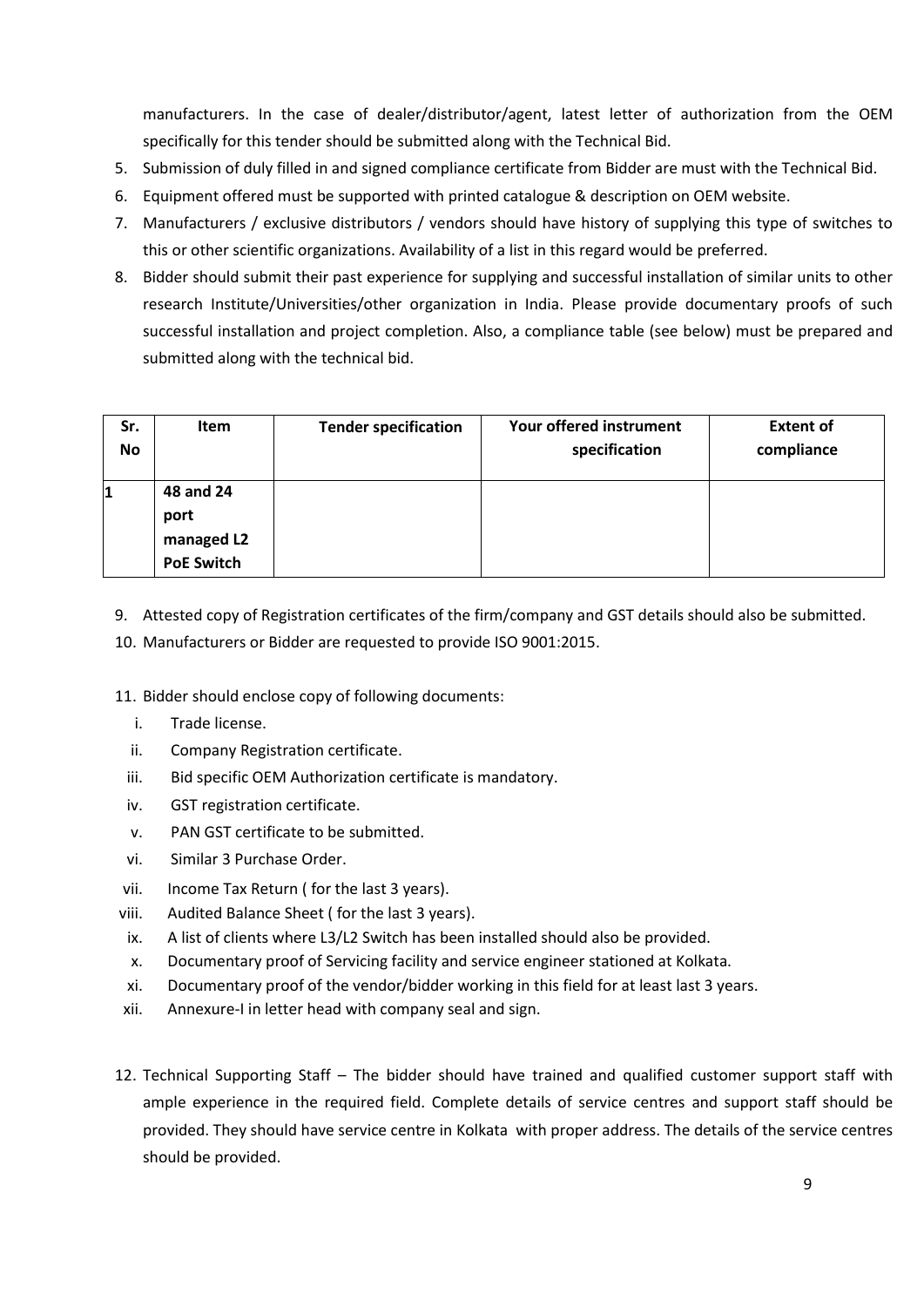- 13. Documentary proof of Servicing facility and service engineer stationed at Kolkata.
- 14. Documentary proof of the vendor/bidder working in this field for at least last 3 years.
- 15. Annexure-I in letter head with company seal and sign.
- 16. All Active network components should be from same OEM. All Switches and fibre transreceiver should be from same OEM.
- 17. The OEM of the active network product should have well established manufacturing plant/ Research & Development Lab in India or abroad.
- 18. All active network devices quoted by the bidder should be from a single OEM only and it should be supported by Single NMS/Controller.
- 19. The OEM of active network devices to be quoted by the bidder should have local Technical Assistance Centre (TAC) support in India through a toll-free number and Returned Materials Authorization (RMA) depot in India.
- 20. The OEM of active network devices to be quoted by the bidder should be present in the country from at least past 10 years.
- 21. Products (active) being quoted should be available as on date with the OEM and should be publicly available.
- 22. All active material to be procured should be from an OEM, which has not been acquired by other business entities for the period of last 3 years, this is to ensure dependable and continuous support as per warranty requirements and lifecycle of the network.

## **10. GENERAL INSTRUCTIONS**

- 1. Validity of tender: Tender submitted should remain valid for at least six months from the date of opening the tender. Validity beyond six months from the date of opening of the tender shall be lapsed by mutual consent.
- 2. Incomplete and conditional tenders as well as tenders received after the due date will be summarily rejected without assigning any reasons thereof.
- 3. At any time prior to the bid due date, IACS may, for any reason, whether at its own initiative or in response to a clarification requested by a prospective bidder during pre-bid meeting, modify the bidding documents. The amendment(s) will be notified on theinstitute website. Prospective bidders are advised to occasionally to visit the website (www.iacs.res.in) for any amendment.
- 4. Considering the current pandemic situation, only 1 representative per bidder, duly authorized, may be allowed to attend the pre-bid meeting.
- 5. Service facility: In Kolkata, supplier should mention their details of service setup and man powers that are responsible for after sales support. Response time should be within 24 hrs.
- 6. Proposed delivery schedule should be mentioned clearly.
- 7. Guarantee certificate, users manuals etc. are to be handed over to the user after successful commissioning of the system.
- 8. In the event of date being declared a closed holiday for purchaser's office, the due date for submission of bids and opening of the technical bids will be the following working day at the appointed time.
- 9. In case of any dispute, the decision of IACS authority shall be final and binding on thebidders.